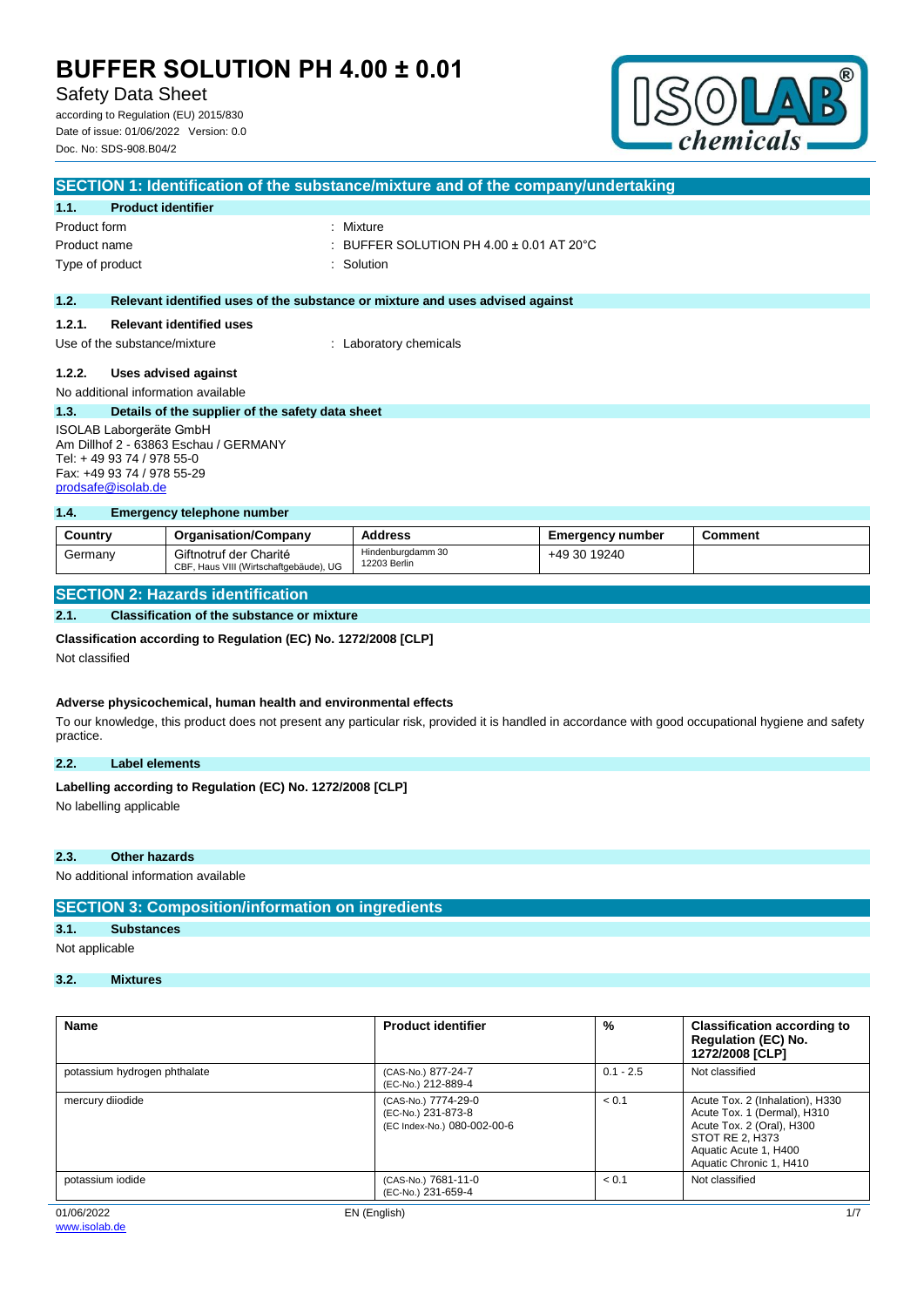mercury diiodide (CAS-No.) 7774-29-0

## Safety Data Sheet

according to Regulation (EU) 2015/830 Date of issue: 01/06/2022 Version: 0.0 Doc. No: SDS-908.B04/2

**Specific concentration limits:**



(C >= 0.1) STOT RE 2, H373

## EN (English) 2/7 (EC-No.) 231-873-8 (EC Index-No.) 080-002-00-6 Full text of H-statements: see section 16 **SECTION 4: First aid measures 4.1. Description of first aid measures** First-aid measures after inhalation : Remove person to fresh air and keep comfortable for breathing. First-aid measures after skin contact : Wash skin with plenty of water. First-aid measures after eye contact : Rinse eyes with water as a precaution. First-aid measures after ingestion : Call a poison center or a doctor if you feel unwell. **4.2. Most important symptoms and effects, both acute and delayed** No additional information available **4.3. Indication of any immediate medical attention and special treatment needed** Treat symptomatically. **SECTION 5: Firefighting measures 5.1. Extinguishing media** Suitable extinguishing media : Water spray. Dry powder. Foam. Carbon dioxide. **5.2. Special hazards arising from the substance or mixture** Hazardous decomposition products in case of fire : Toxic fumes may be released. **5.3. Advice for firefighters** Protection during firefighting  $\blacksquare$ : Do not attempt to take action without suitable protective equipment. Self-contained breathing apparatus. Complete protective clothing. **SECTION 6: Accidental release measures 6.1. Personal precautions, protective equipment and emergency procedures 6.1.1. For non-emergency personnel** Emergency procedures in the spillage area. **6.1.2. For emergency responders** Protective equipment **interprotective** contraction without suitable protective equipment. For further information refer to section 8: "Exposure controls/personal protection". **6.2. Environmental precautions** Avoid release to the environment. **6.3. Methods and material for containment and cleaning up** Methods for cleaning up example and the state up liquid spill into absorbent material. Other information **intervals in the contract of materials** or solid residues at an authorized site. **6.4. Reference to other sections** For further information refer to section 13. **SECTION 7: Handling and storage 7.1. Precautions for safe handling** Precautions for safe handling : Ensure good ventilation of the work station. Wear personal protective equipment. Hygiene measures states of the state of the not eat, drink or smoke when using this product. Always wash hands after handling the product. **7.2. Conditions for safe storage, including any incompatibilities** Storage conditions **Storage conditions** : Store in a well-ventilated place. Keep cool. **7.3. Specific end use(s)** No additional information available **SECTION 8: Exposure controls/personal protection 8.1. Control parameters**

**Name Product identifier Specific concentration limits Name Specific concentration limits**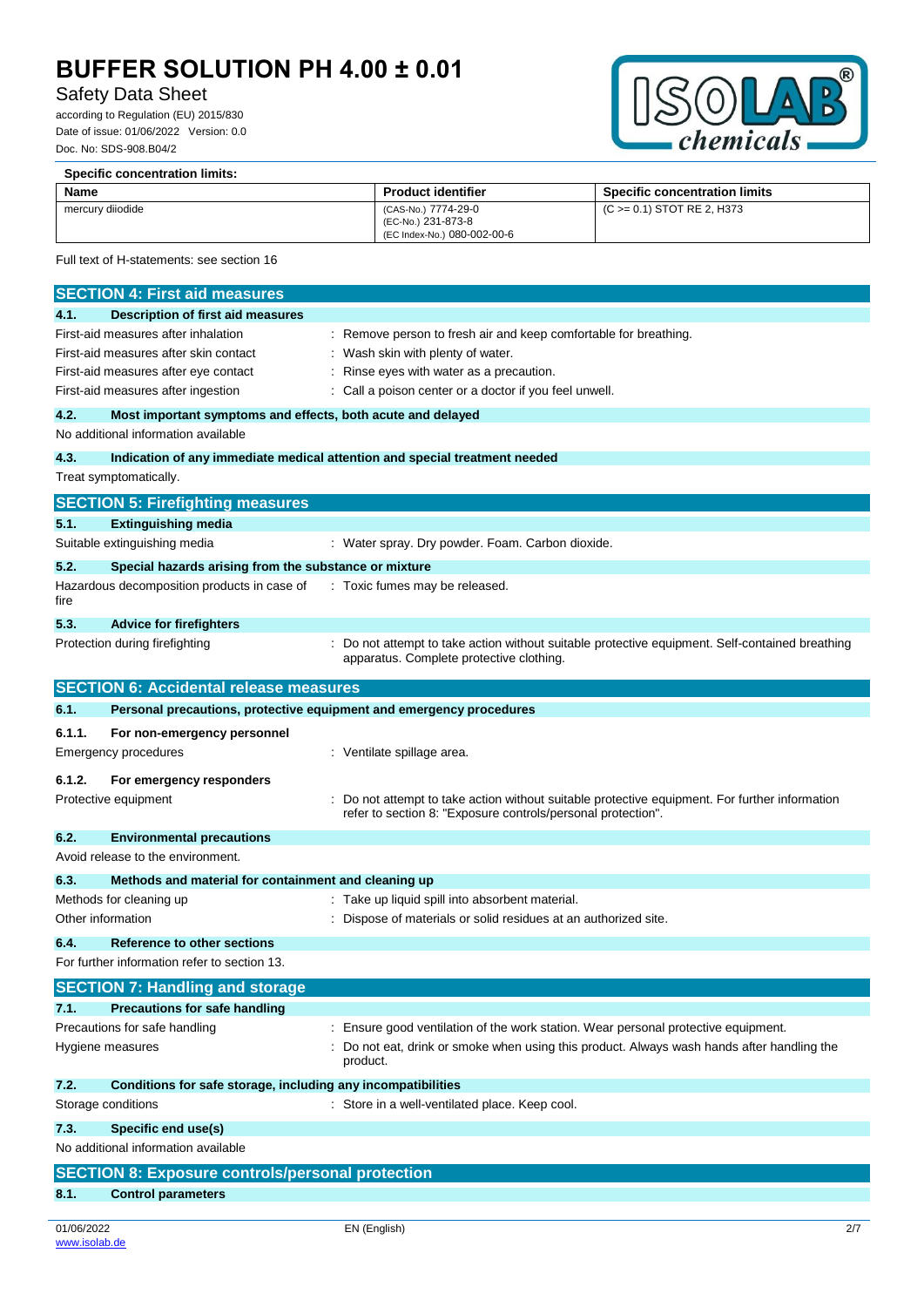Safety Data Sheet

according to Regulation (EU) 2015/830 Date of issue: 01/06/2022 Version: 0.0 Doc. No: SDS-908.B04/2



| mercury diiodide (7774-29-0) |                                         |                                                                                                                                                                                                                                               |
|------------------------------|-----------------------------------------|-----------------------------------------------------------------------------------------------------------------------------------------------------------------------------------------------------------------------------------------------|
| EU                           | IOELV TWA (mg/m <sup>3</sup> )          | 0.02 mg/m <sup>3</sup> (Mercury, divalent inorganic compounds;<br>EU; Time-weighted average exposure limit 8 h;<br>Indicative occupational exposure limit value)                                                                              |
| Belgium                      | Limit value $(mq/m3)$                   | 2 mg/m <sup>3</sup> (Mercure et composés inorganiques bivalents<br>du mercure, y compris l'oxyde de mercure et le<br>chlorure mercurique (mesurés comme mercure) (8);<br>Belgium; Time-weighted average exposure limit 8 h)                   |
| France                       | $VME$ (mg/m <sup>3</sup> )              | 0.02 mg/m <sup>3</sup> (Mercure et composés bivalents du<br>mercure, y compris l'oxyde de mercure et le chlorure<br>de mercurique; France; Time-weighted average<br>exposure limit 8 h; VRC: Valeur réglementaire<br>contraignante)           |
| Netherlands                  | Grenswaarde TGG 8H (mg/m <sup>3</sup> ) | 0.02 mg/m <sup>3</sup> (Kwik en tweewaardige anorganische<br>kwikverbindingen (gemeten als kwik); Netherlands;<br>Time-weighted average exposure limit 8 h; Public<br>occupational exposure limit value; als Hg)                              |
| United Kingdom               | WEL TWA (mg/m <sup>3</sup> )            | 0.02 mg/m <sup>3</sup> Mercury divalent inorganic compounds<br>including mercuric oxide and mercuric chloride<br>(measured as mercury); United Kingdom; Time-<br>weighted average exposure limit 8 h; Workplace<br>exposure limit (EH40/2005) |
| <b>USA - ACGIH</b>           | ACGIH TWA (mg/m <sup>3</sup> )          | 0.025 mg/m <sup>3</sup> (Mercury, Inorganic forms, as Hg; USA;<br>Time-weighted average exposure limit 8 h; TLV -<br>Adopted Value)                                                                                                           |
| potassium iodide (7681-11-0) |                                         |                                                                                                                                                                                                                                               |
| Belgium                      | Limit value $(mg/m3)$                   | 0.1 mg/m <sup>3</sup> (lode et iodures (vapeur et aérosol);<br>Belgium; Time-weighted average exposure limit 8 h)                                                                                                                             |
| Belgium                      | Limit value (ppm)                       | 0.01 ppm (lode et iodures (vapeur et aérosol);<br>Belgium; Time-weighted average exposure limit 8 h)                                                                                                                                          |
| USA - ACGIH                  | ACGIH TWA (ppm)                         | 0.01 ppm (lodides; USA; Time-weighted average<br>exposure limit 8 h; TLV - Adopted Value; Inhalable<br>fraction and vapor)                                                                                                                    |

#### **8.2. Exposure controls**

#### **Appropriate engineering controls:**

Ensure good ventilation of the work station.

**Hand protection:**

Protective gloves

**Eye protection:**

Protective goggles

#### **Skin and body protection:**

Wear suitable protective clothing

#### **Respiratory protection:**

In case of insufficient ventilation, wear suitable respiratory equipment

#### **Environmental exposure controls:**

Avoid release to the environment.

| <b>SECTION 9: Physical and chemical properties</b>            |                                                   |     |
|---------------------------------------------------------------|---------------------------------------------------|-----|
| 9.1.<br>Information on basic physical and chemical properties |                                                   |     |
| Physical state                                                | $:$ Liquid                                        |     |
| Appearance                                                    | $:$ Liquid.                                       |     |
| Colour                                                        | : Colourless. According to product specification. |     |
| Odour                                                         | : characteristic.                                 |     |
| Odour threshold                                               | : No data available                               |     |
| рH                                                            | : $3.99 - 4.01$ at 20 °C                          |     |
| Relative evaporation rate (butylacetate=1)                    | : No data available                               |     |
| 01/06/2022                                                    | EN (English)                                      | 3/7 |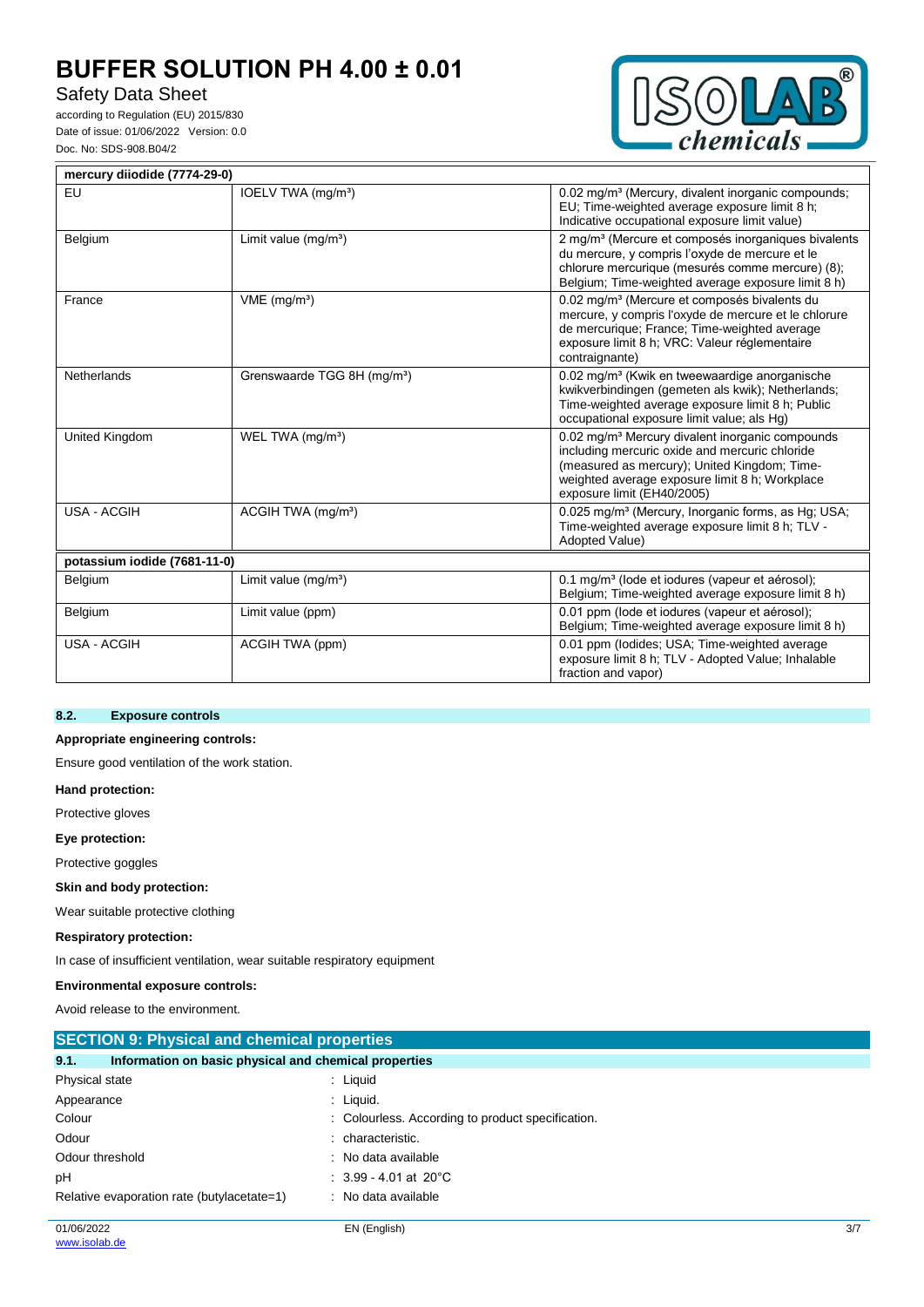## Safety Data Sheet

according to Regulation (EU) 2015/830 Date of issue: 01/06/2022 Version: 0.0 Doc. No: SDS-908.B04/2



| Melting point                    | 0 °C   |                                          |
|----------------------------------|--------|------------------------------------------|
| Freezing point                   |        | No data available                        |
| Boiling point                    | 100 °C |                                          |
| Flash point                      |        | No data available                        |
| Auto-ignition temperature        |        | No data available                        |
| Decomposition temperature        |        | No data available                        |
| Flammability (solid, gas)        |        | Not self-igniting                        |
| Vapour pressure                  |        | 23 hPa (at 20 °C)                        |
| Relative vapour density at 20 °C |        | No data available                        |
| Relative density                 |        | No data available                        |
| Density                          |        | $\approx$ 1 g/cm <sup>3</sup> (at 20 °C) |
| Solubility                       |        | Miscible with water.                     |
| Log Pow                          |        | No data available                        |
| Viscosity, kinematic             |        | No data available                        |
| Viscosity, dynamic               |        | No data available                        |
| Explosive properties             |        | Not explosive.                           |
| Oxidising properties             |        | No data available                        |
| Explosive limits                 |        | No data available                        |

#### **9.2. Other information**

No additional information available

|                | <b>SECTION 10: Stability and reactivity</b>                                                          |                  |  |  |
|----------------|------------------------------------------------------------------------------------------------------|------------------|--|--|
| 10.1.          | <b>Reactivity</b>                                                                                    |                  |  |  |
|                | The product is non-reactive under normal conditions of use, storage and transport.                   |                  |  |  |
| 10.2.          | <b>Chemical stability</b>                                                                            |                  |  |  |
|                | Stable under normal conditions.                                                                      |                  |  |  |
| 10.3.          | Possibility of hazardous reactions                                                                   |                  |  |  |
|                | No dangerous reactions known under normal conditions of use.                                         |                  |  |  |
| 10.4.          | <b>Conditions to avoid</b>                                                                           |                  |  |  |
|                | None under recommended storage and handling conditions (see section 7).                              |                  |  |  |
| 10.5.          | Incompatible materials                                                                               |                  |  |  |
|                | No additional information available                                                                  |                  |  |  |
| 10.6.          | <b>Hazardous decomposition products</b>                                                              |                  |  |  |
|                | Under normal conditions of storage and use, hazardous decomposition products should not be produced. |                  |  |  |
|                | <b>SECTION 11: Toxicological information</b>                                                         |                  |  |  |
| 11.1.          | Information on toxicological effects                                                                 |                  |  |  |
| Acute toxicity |                                                                                                      | : Not classified |  |  |
|                | potassium hydrogen phthalate (877-24-7)                                                              |                  |  |  |
|                | LD50 oral rat<br>> 3200 mg/kg (Rat)                                                                  |                  |  |  |
|                | mercury diiodide (7774-29-0)                                                                         |                  |  |  |

| LD50 oral rat                     | 18 mg/kg (Rat)      |
|-----------------------------------|---------------------|
| potassium iodide (7681-11-0)      |                     |
| LD50 oral rat                     | 2779 mg/kg (Rat)    |
| LD50 dermal rabbit                | 3160 mg/kg (Rabbit) |
| Skin corrosion/irritation         | : Not classified    |
| Serious eye damage/irritation     | Not classified      |
| Respiratory or skin sensitisation | Not classified      |
| Germ cell mutagenicity            | Not classified      |
| Carcinogenicity                   | Not classified      |
| Reproductive toxicity             | Not classified      |
| STOT-single exposure              | Not classified      |
|                                   |                     |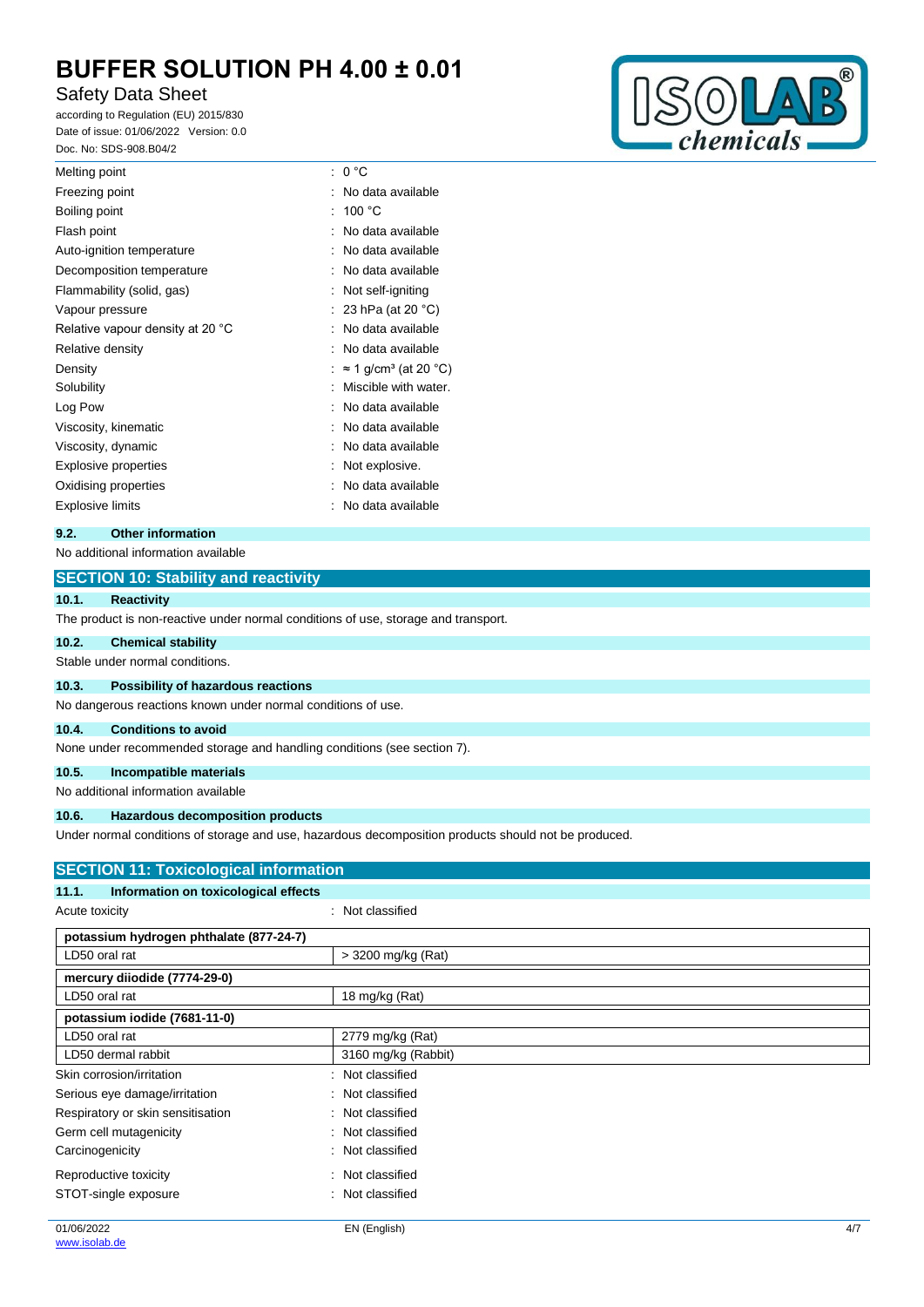## Safety Data Sheet





| <b>SECTION 12: Ecological information</b> |                                                                                                                            |  |
|-------------------------------------------|----------------------------------------------------------------------------------------------------------------------------|--|
| 12.1.<br><b>Toxicity</b>                  |                                                                                                                            |  |
| Ecology - general                         | : The product is not considered harmful to aquatic organisms nor to cause long-term adverse<br>effects in the environment. |  |
| mercury diiodide (7774-29-0)              |                                                                                                                            |  |
| Threshold limit algae 1                   | $0.16$ mg/l (LC50; 18 h)                                                                                                   |  |
| potassium iodide (7681-11-0)              |                                                                                                                            |  |
| LC50 fish 1                               | 1788.85 mg/l (LC50; 96 h)                                                                                                  |  |
| EC50 Daphnia 1                            | 483.68 mg/l (LC50; 48 h)                                                                                                   |  |

### **12.2. Persistence and degradability**

| mercury diiodide (7774-29-0)    |                                                                                                                                   |  |
|---------------------------------|-----------------------------------------------------------------------------------------------------------------------------------|--|
| Persistence and degradability   | Biodegradability: not applicable. Forming sediments in water. Biodegradability in soil: not<br>applicable. Adsorbs into the soil. |  |
| Biochemical oxygen demand (BOD) | Not applicable                                                                                                                    |  |
| Chemical oxygen demand (COD)    | Not applicable                                                                                                                    |  |
| ThOD                            | Not applicable                                                                                                                    |  |
| potassium iodide (7681-11-0)    |                                                                                                                                   |  |
| Persistence and degradability   | Biodegradability: not applicable.                                                                                                 |  |
| Biochemical oxygen demand (BOD) | Not applicable                                                                                                                    |  |
| Chemical oxygen demand (COD)    | Not applicable                                                                                                                    |  |
| <b>ThOD</b>                     | Not applicable                                                                                                                    |  |

#### **12.3. Bioaccumulative potential**

| potassium hydrogen phthalate (877-24-7)                                                                                                                                                                                           |               |  |
|-----------------------------------------------------------------------------------------------------------------------------------------------------------------------------------------------------------------------------------|---------------|--|
| Log Pow                                                                                                                                                                                                                           | $-2.73$       |  |
| Bioaccumulative potential<br>Bioaccumulation: not applicable.                                                                                                                                                                     |               |  |
| mercury diiodide (7774-29-0)                                                                                                                                                                                                      |               |  |
| Bioaccumulative potential                                                                                                                                                                                                         | Bioaccumable. |  |
| potassium iodide (7681-11-0)                                                                                                                                                                                                      |               |  |
| Bioaccumulative potential<br>Not bioaccumulative.                                                                                                                                                                                 |               |  |
| 12.4.<br><b>Mobility in soil</b>                                                                                                                                                                                                  |               |  |
| $\mathbf{r}$ . The state of the state of the state of the state of the state of the state of the state of the state of the state of the state of the state of the state of the state of the state of the state of the state of th |               |  |

No additional information available

#### **12.5. Results of PBT and vPvB assessment**

No additional information available

#### **12.6. Other adverse effects**

No additional information available

```
SECTION 13: Disposal considerations
```
#### **13.1. Waste treatment methods**

Waste treatment methods : Dispose of contents/container in accordance with licensed collector's sorting instructions.

## **SECTION 14: Transport information**

In accordance with ADR / RID / IMDG / IATA / ADN

| <b>ADR</b>                       | <b>IMDG</b>    | <b>IATA</b>    | <b>ADN</b>     | <b>RID</b>     |  |
|----------------------------------|----------------|----------------|----------------|----------------|--|
| 14.1.<br>UN number               |                |                |                |                |  |
| Not applicable                   | Not applicable | Not applicable | Not applicable | Not applicable |  |
| 14.2.<br>UN proper shipping name |                |                |                |                |  |
| Not applicable                   | Not applicable | Not applicable | Not applicable | Not applicable |  |
| Not applicable                   | Not applicable | Not applicable | Not applicable | Not applicable |  |
|                                  |                |                |                |                |  |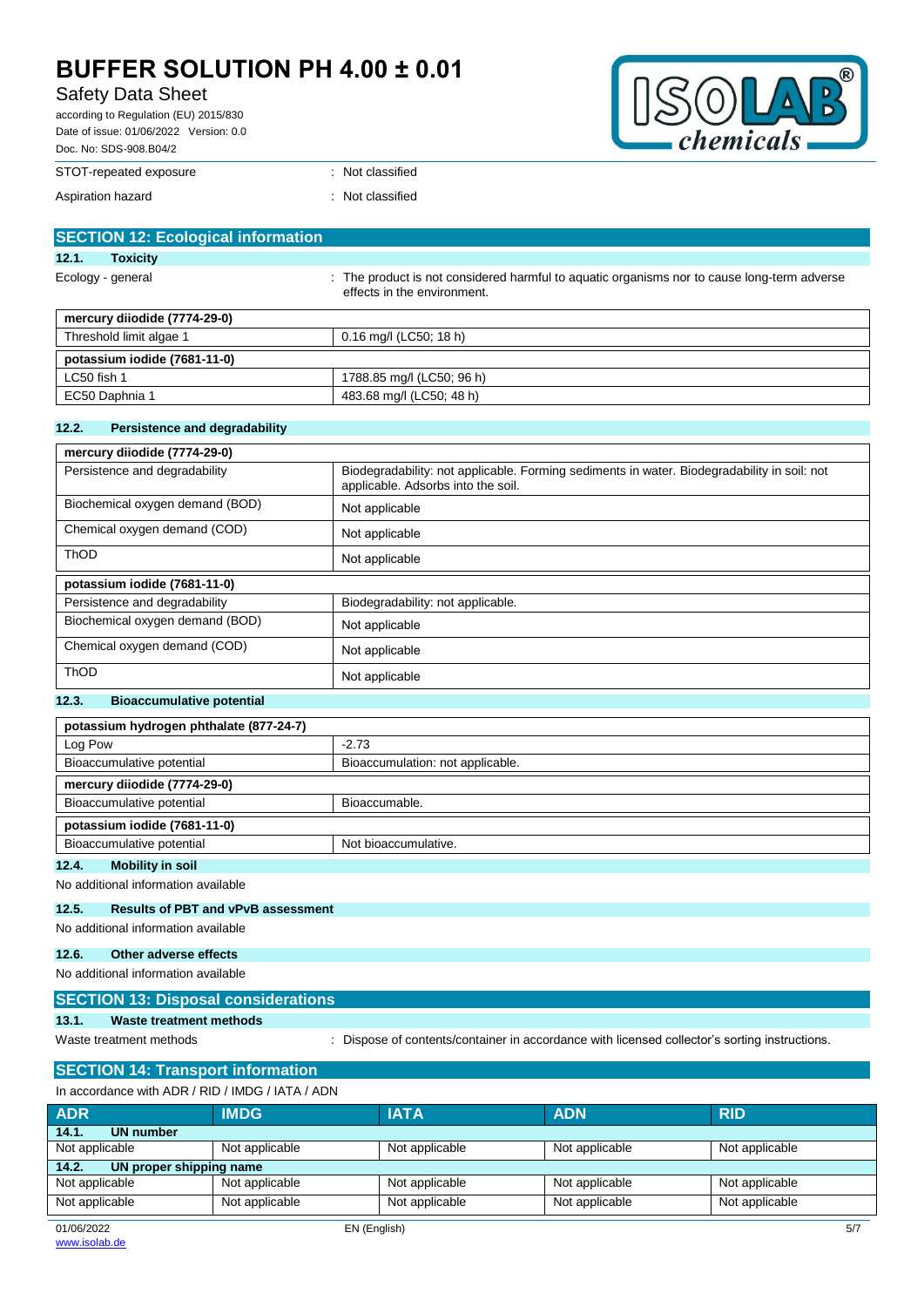## Safety Data Sheet

according to Regulation (EU) 2015/830 Date of issue: 01/06/2022 Version: 0.0 Doc. No: SDS-908.B04/2



| <b>ADR</b>                             | <b>IMDG</b>    | <b>IATA</b>    | <b>ADN</b>     | <b>RID</b>     |  |  |  |
|----------------------------------------|----------------|----------------|----------------|----------------|--|--|--|
|                                        |                |                |                |                |  |  |  |
| Transport hazard class(es)<br>14.3.    |                |                |                |                |  |  |  |
| Not applicable                         | Not applicable | Not applicable | Not applicable | Not applicable |  |  |  |
| Not applicable                         | Not applicable | Not applicable | Not applicable | Not applicable |  |  |  |
| Packing group<br>14.4.                 |                |                |                |                |  |  |  |
| Not applicable                         | Not applicable | Not applicable | Not applicable | Not applicable |  |  |  |
| <b>Environmental hazards</b><br>14.5.  |                |                |                |                |  |  |  |
| Not applicable                         | Not applicable | Not applicable | Not applicable | Not applicable |  |  |  |
| No supplementary information available |                |                |                |                |  |  |  |

### **14.6. Special precautions for user**

#### **- Overland transport**

Not applicable

#### **- Transport by sea**

Not applicable

#### **- Air transport**

Not applicable

### **- Inland waterway transport**

Not applicable

#### **- Rail transport**

Not applicable

#### **14.7. Transport in bulk according to Annex II of Marpol and the IBC Code**

Not applicable

#### **SECTION 15: Regulatory information**

**15.1. Safety, health and environmental regulations/legislation specific for the substance or mixture**

#### **15.1.1. EU-Regulations**

Contains no REACH substances with Annex XVII restrictions Contains no substance on the REACH candidate list Contains no REACH Annex XIV substances

#### **15.1.2. National regulations**

#### **Germany**

| VwVwS Annex reference                                                                | : Water hazard class (WGK) 1, low hazard to waters (Classification according to VwVwS, Annex<br>4) |
|--------------------------------------------------------------------------------------|----------------------------------------------------------------------------------------------------|
| 12th Ordinance Implementing the Federal<br>Immission Control Act - 12. BlmSchV       | : Is not subject of the 12. BlmSchV (Hazardous Incident Ordinance)                                 |
| <b>Netherlands</b>                                                                   |                                                                                                    |
| SZW-lijst van kankerverwekkende stoffen                                              | : None of the components are listed                                                                |
| SZW-lijst van mutagene stoffen                                                       | : None of the components are listed                                                                |
| NIET-limitatieve lijst van voor de voortplanting<br>giftige stoffen - Borstvoeding   | : None of the components are listed                                                                |
| NIET-limitatieve lijst van voor de voortplanting<br>giftige stoffen – Vruchtbaarheid | : None of the components are listed                                                                |
| NIET-limitatieve lijst van voor de voortplanting<br>giftige stoffen - Ontwikkeling   | : None of the components are listed                                                                |

#### **15.2. Chemical safety assessment**

No chemical safety assessment has been carried out

# EN (English) 6/7 **SECTION 16: Other information** Abbreviations and acronyms: